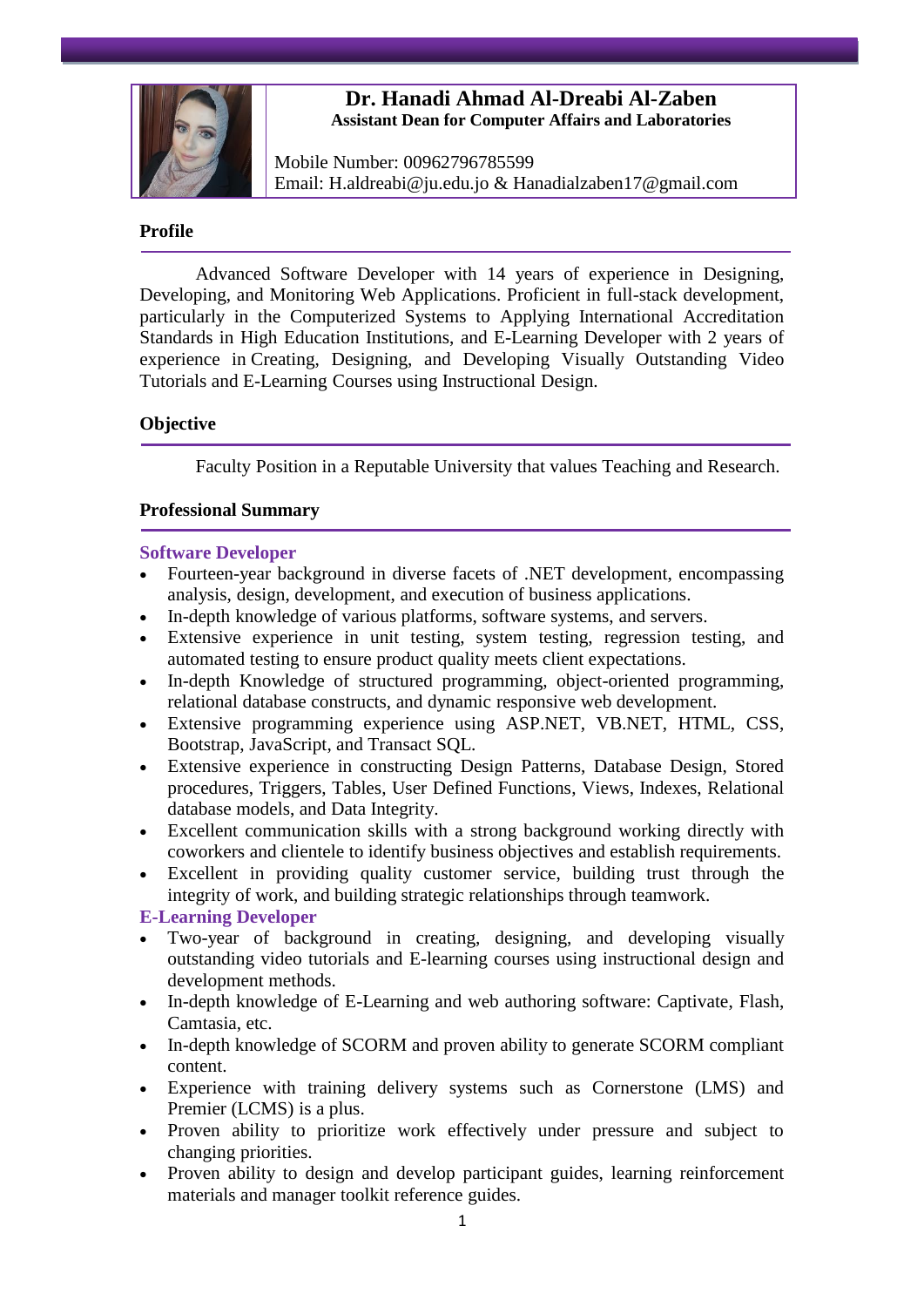# **Education and Qualifications**

| Name of University | The University of Jordan                                                                                                                                                                                                                                                                               |                 |
|--------------------|--------------------------------------------------------------------------------------------------------------------------------------------------------------------------------------------------------------------------------------------------------------------------------------------------------|-----------------|
| Award              | <b>PhD in Educational Technology</b>                                                                                                                                                                                                                                                                   |                 |
| <b>GPA</b>         | 3.88 / 4.0                                                                                                                                                                                                                                                                                             |                 |
| Title of thesis    | Degree of Accomplishing the School of Educational Sciences at<br>The University of Jordan of International Accreditation<br>Standards (CAEP) and Its Relation to the Quality of<br>Educational Service and the Effectiveness of Computerized<br>Systems in Applying them<br>Advisor Dr. Suhair Jaradat |                 |
| Dates studied      | From September , 2017                                                                                                                                                                                                                                                                                  | to August, 2020 |

| Name of University | The University of Jordan                                       |                    |
|--------------------|----------------------------------------------------------------|--------------------|
| Award              | <b>MSc in Computer Science</b>                                 |                    |
| GPA                | 3.87/4.0                                                       |                    |
| Title of thesis    | The OTIS-Pentagon Topology<br>Advisor Prof. Basel Ali Mahafzah |                    |
| Dates studied      | <b>From September</b> , 2009                                   | to February , 2012 |

|               | Name of University Yarmouk University, Jordan |  |
|---------------|-----------------------------------------------|--|
| Award         | <b>B.Sc in Computer Science</b>               |  |
| GPA           | 3.32/4.0                                      |  |
| Dates studied | From September, 2003<br><i>to</i> June , 2007 |  |

# **Technical Skills**

**SQL Server Tools:** SQL Server Management Studio (2014, 2012, 2008, 2005), SQL Server Business Intelligence Development Studio, Visual Studio (2013, 2012, 2009, 2008).

**Tools**: ASP.NET, VB.NET, HTML, CSS, Bootstrap, JavaScript and Transact SQL. **Databases**: MySQL, and Oracle.

**Operating Systems**: Windows 2003/XP/NT/7/8/10.

**Software:** .NET, Visual Studio, MS Office Suite.

**E-learning Applications**: Moodle, Microsoft Teams, Zoom, Google forms.

## **Languages**

- Arabic: Native Language.
- English: Reading, Listening, Writing, and Speaking Very Good.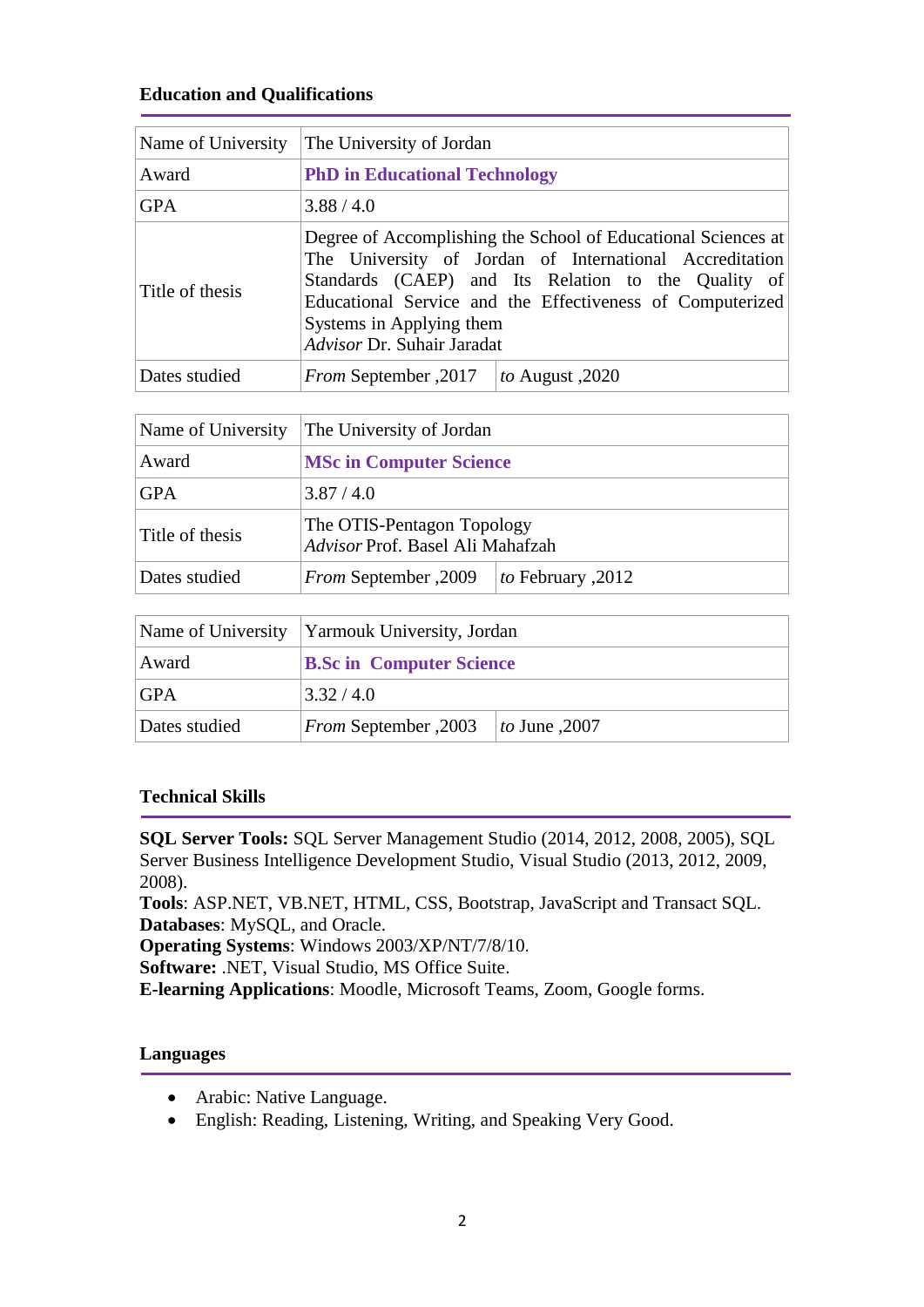- **Assistant Dean for Computer Affairs and Laboratories** at School of Arts, The University of Jordan, March 2021 – Now.
- **Part-time lecturer** at University Requirements Coordination Office, The University of Jordan, September 2020 – Now.
- **Software Developer** at [Information Technology Center,](http://itc.ju.edu.jo/Home.aspx) The University of Jordan, February 2009 – May 2021.
- **Software Developer** Information Technology & Communications Center, [Jordan](http://www.just.edu.jo/)  [University Of Science & Technology,](http://www.just.edu.jo/) June 2007 – February 2009.

# **Research and Publications**

- Al-Zboun, M.; **Al-Dreabi, H.** (2022). The Degree of Educational Services Quality at the School of Educational Sciences during COVID-19: Academic Staff Perspective. *Journal of Positive School Psychology,* 6(2), 1864-1875.
- **Al-Dreabi, H.**; Al-Shboul, M.; Jaradat, S.; Abdallat, M.; Abdali, M.; & Khresat, A. (2022). Designing a Computerized Educational Program to Teach Colors for Children with Special Needs. *Jordanian Educational Journal*, 7(1), 201-220.
- Al-Momani, L.; Halalsheh, N.; **Al-Dreabi, H.**; & Al-Hyari, L.; Al-Quraan, R. (2021). The effect of distance learning on students' self-directed learning skills and motivation during the COVID-19 pandemic. Research accepted for publication in *Journal Computers & Education* in Volume 177-November 2021.
- **Al-Dreabi, H**.; & Jaradat, S. (2021). Degree of Accomplishing the School of Educational Sciences at The University of Jordan of International Accreditation Standards (CAEP) and Its Relation to the Quality of Educational Service*.* Research accepted for publication in *Dirasat Journal: Human and Social Sciences*.
- **Al-Dreabi, H.** (2021). Degree of Effectiveness of Computer-Based Systems in Achieving International Accreditation Standards (CAEP) at the Faculty of Educational Sciences at the University of Jordan*. [Solid State Technology](https://www.solidstatetechnology.us/index.php/index)*, 64(2), 5290-5313.
- Al-Zboun, M.; Halalsheh, N.; **Aldreabi, H.**; & Atallah, A. (2021). Attitudes of Faculty Members at the University of Jordan towards Using the Blended Learning in Teaching and its Difficulties in Light of the COVID-19 Pandemic. *Psychology and Education*, 58(3), 814-831.
- Abdel Jabbar, S., Al-Shboul, M., Tannous, A., Banat, S., & **Aldreabi, H.** (2019). Young Children's Use of Technological Devices: Parents' Views. *Modern Applied Science*, 13(2), 66-80.
- Al-Shboul, M., Rababah, O., Al-Sayyed, R., Sweis, G., & **Aldreabi, H.** (2013). Roadmap to Advance E-Learning Management System at The University of Jordan. *The Journal of American Science*, 9(1), 531-545.

# **Research under Publication**

 Characteristics and Teaching Skills Required of Teachers during Distance Learning from Student's Perspectives at Public and Private Schools.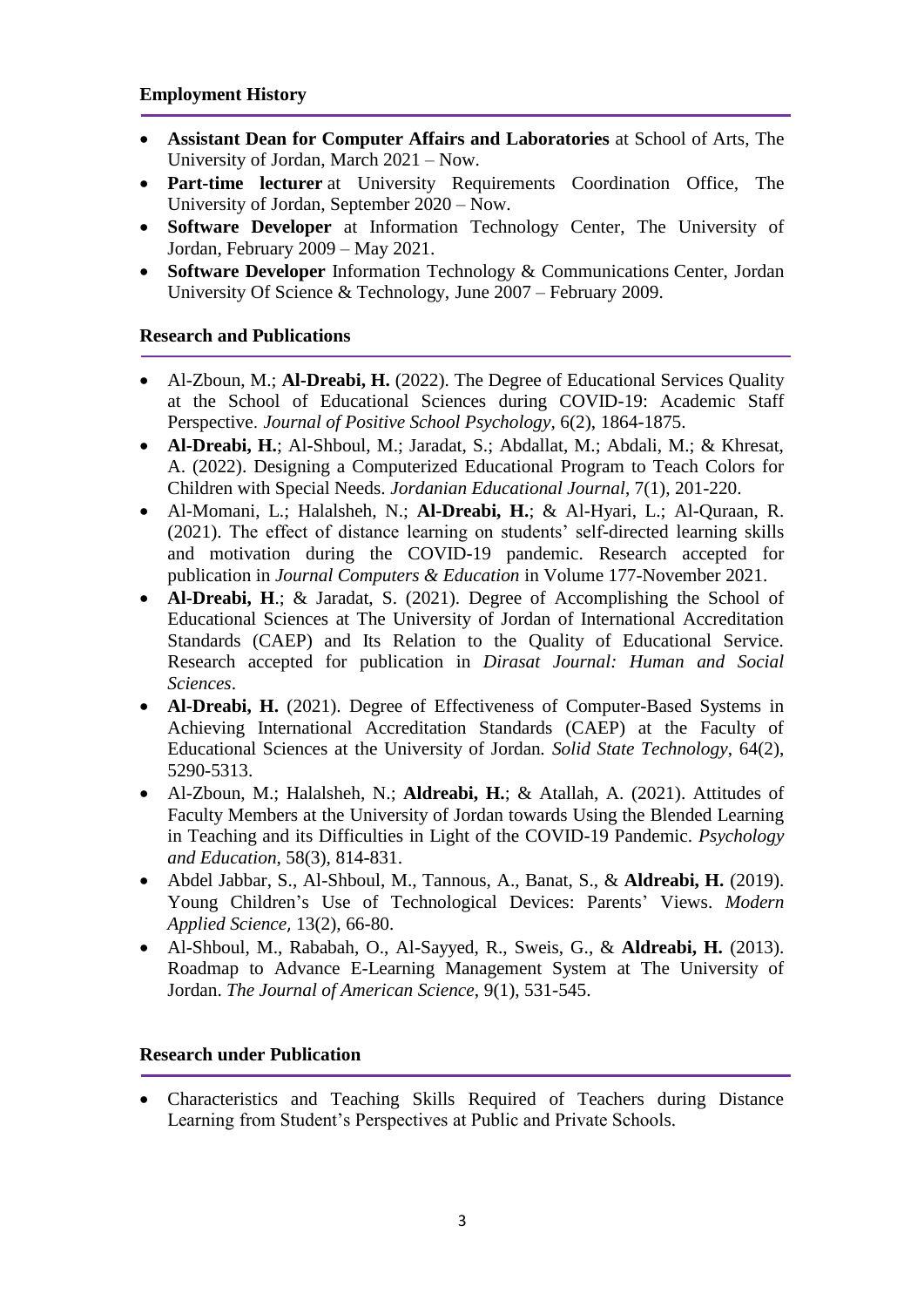### **Research Interests**

 International Accreditation, E-Learning, Blended Learning, Learning Management Systems, Computer-Based Systems.

### **Achievements**

- Computerized Systems to Applying **International Accreditation Standards** included Material File System, Material Assessment and its Results system, and International accreditation level verification system.
- Computerized systems for **Students** included Student Services System, Graduated Student Services System, Parallel Application System, Student Clearance System, Dorms System, and Student Affairs System.
- Computerized systems for Instructors included the Instructors Services System, Academic Guidance System, Students Attendance System, Halls Reservation System, Marks Entry System, and Research System.
- Computerized systems for **Employees** included Employees Services System, Insurance System, and Vacations System.

## **Committees Membership**

- The Third Cultural Competition of the Faculty of Arts.
- Accreditation Committee at School of Engineering and Technology (ABET).
- Accreditation Committee at School of Educational Sciences (CAEP).
- Accreditation Committee at School of Business (AACSB).
- Distinguished Official University Award Committee.

## **Taught Courses and Courses Can Teach**

- Learning and Scientific Research Skills.
- Communication Skills.
- Descriptive Statistics.
- Educational Technology.
- Scientific Research Methods.
- Learning Theories.
- Information and Communication Technology in Education.
- Instructional Design in e-Learning Environments.
- Multimedia Technology.
- Learning Management Systems.
- Designing and Evaluating Educational Materials.
- Databases.
- Website Design.
- Educational Infographic.
- Programming Languages.